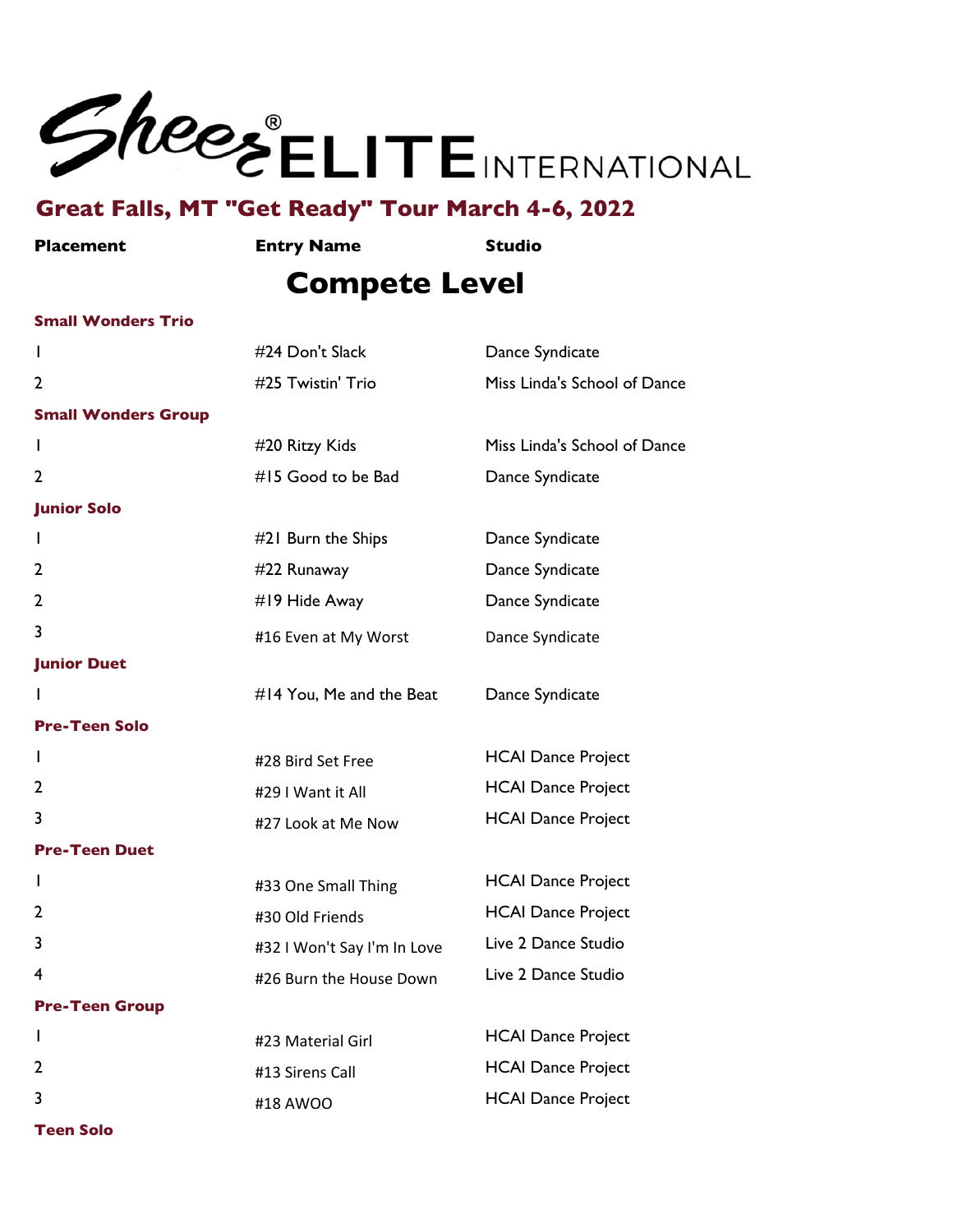

| <b>Placement</b>          | <b>Entry Name</b>  | <b>Studio</b>                |
|---------------------------|--------------------|------------------------------|
|                           | #17 Triana         | Miss Linda's School of Dance |
| $\overline{2}$            | #34 You Are Enough | <b>HCAI Dance Project</b>    |
|                           | <b>Elite Level</b> |                              |
| <b>Cmall Wandors Sala</b> |                    |                              |

### **Small Wonders Solo**

| I                                | #41 Good at Being Bad    | Sole Dance Academy                   |
|----------------------------------|--------------------------|--------------------------------------|
| $\overline{2}$                   | #46 When I Grow Up       | Sole Dance Academy                   |
| 3                                | #39 Get Back Up Again    | Montana Elite Dance Training Academy |
| 4                                | #45 Spell                | Sole Dance Academy                   |
| 5                                | #38 Jailhouse Rock       | Montana Elite Dance Training Academy |
| <b>Small Wonders Duet</b>        |                          |                                      |
| I                                | #48 Sweet Pea            | Montana Elite Dance Training Academy |
| $\overline{2}$                   | #50 Brave                | Sole Dance Academy                   |
| 3                                | #51 Designer             | Sole Dance Academy                   |
| 4                                | #52 A Girl Like Her      | Sole Dance Academy                   |
| <b>Small Wonders Group</b>       |                          |                                      |
| I                                | #59 Grow                 | Sole Dance Academy                   |
| $\overline{2}$                   | #57 Stay Awake           | Sole Dance Academy                   |
| <b>Small Wonders Large Group</b> |                          |                                      |
| I                                | #61 Yellow Brick Road    | Sole Dance Academy                   |
| 2                                | #58 Can't Touch It       | Montana Elite Dance Training Academy |
| 3                                | #36 What I Like          | Sole Dance Academy                   |
| 4                                | #31 The Last Air Bender  | Dance Syndicate                      |
| <b>Junior Solo</b>               |                          |                                      |
| I                                | #49 Know My Own Strength | Sole Dance Academy                   |
| 2                                | #64 Spiderman            | Montana Elite Dance Training Academy |
| 3                                | #55 Finally              | Sole Dance Academy                   |
| 4                                | #54 Kill the Lights      | Montana Elite Dance Training Academy |
| 5                                | #68 Queen                | Sole Dance Academy                   |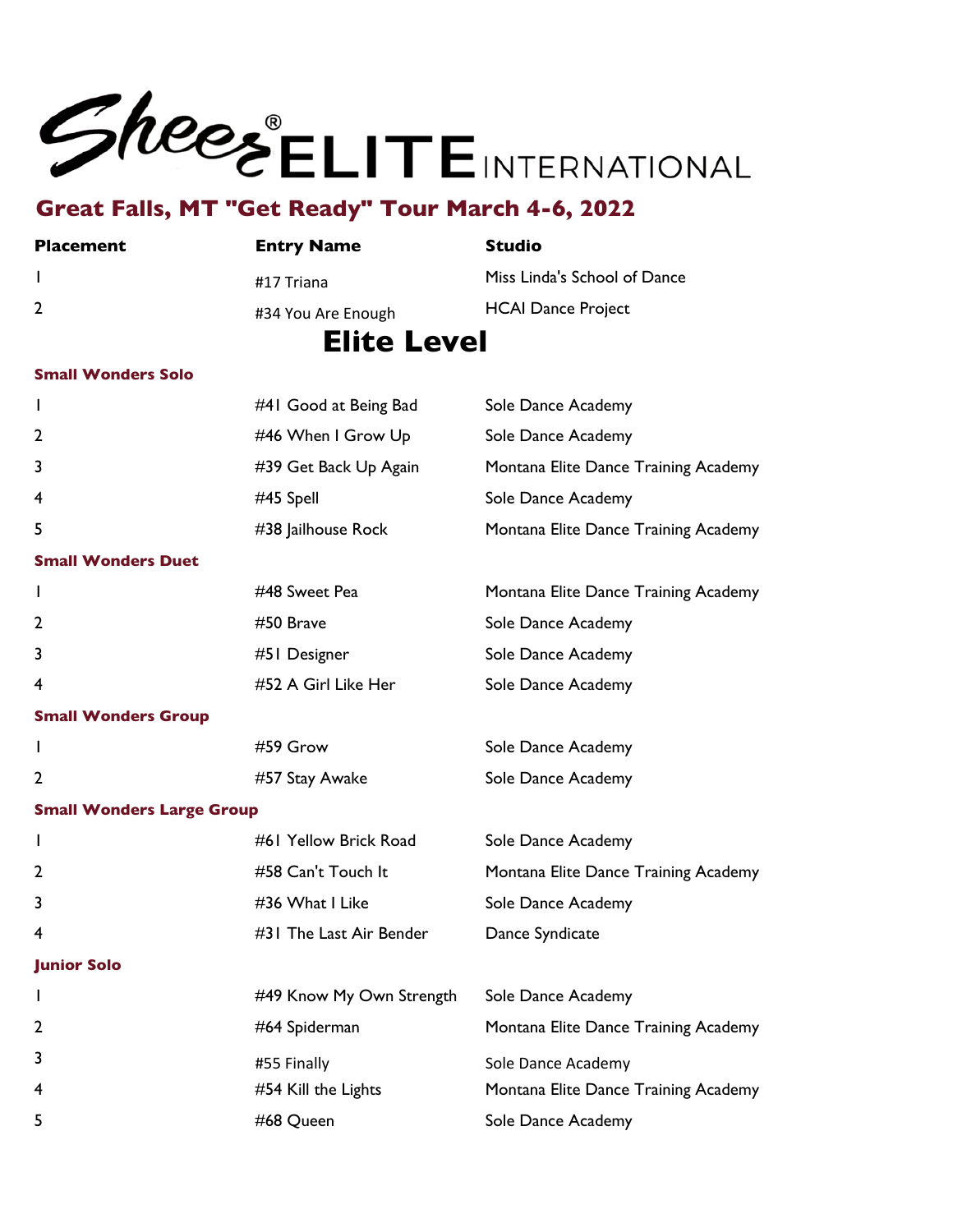

| <b>Placement</b>      | <b>Entry Name</b>             | <b>Studio</b>                        |
|-----------------------|-------------------------------|--------------------------------------|
| <b>Junior Duet</b>    |                               |                                      |
| L                     | #63 Emergency                 | Montana Elite Dance Training Academy |
| 2                     | #67 Chasing Cars              | Sole Dance Academy                   |
| 3                     | #66 Grow as We Go             | Dance Syndicate                      |
| 4                     | #62 Like the Zombies Do       | Montana Elite Dance Training Academy |
| <b>Junior Trio</b>    |                               |                                      |
| L                     | #69 Trio de Gaga              | Sole Dance Academy                   |
| <b>Junior Group</b>   |                               |                                      |
|                       | #53 Fallin                    | Dance Syndicate                      |
| 2                     | #35 Drummer Boy               | Dance Syndicate                      |
| <b>Pre-Teen Solo</b>  |                               |                                      |
|                       | #85 Knocking on Heaven's Door | The Studio of Dance and Arts         |
| 2                     | #83 Different Worlds          | Sole Dance Academy                   |
| 3                     | #82 What You Want             | Sole Dance Academy                   |
| 4                     | #81 Wake Me Up                | Sole Dance Academy                   |
| 5                     | #76 Heaven on My Mind         | Montana Elite Dance Training Academy |
| <b>Pre-Teen Duet</b>  |                               |                                      |
|                       | #84 Spies                     | Bozeman Dance Academy                |
| 2                     | #89 Stick Together            | Dance Syndicate                      |
| 3                     | #90 I Love Rock and Roll      | The Studio of Dance and Arts         |
| 4                     | #87 Seven                     | <b>Bozeman Dance Academy</b>         |
| <b>Pre-Teen Group</b> |                               |                                      |
| L                     | #94 I Wasn't Done             | Sole Dance Academy                   |
| 2                     | #105 Crowded Table            | Sole Dance Academy                   |
| 3                     | #91 Beautiful People          | Montana Elite Dance Training Academy |
| 4                     | #88 Body Rock                 | Sole Dance Academy                   |
| 5                     | #86 Higher Ground             | Miss Linda's School of Dance         |

**Pre-Teen Large Group**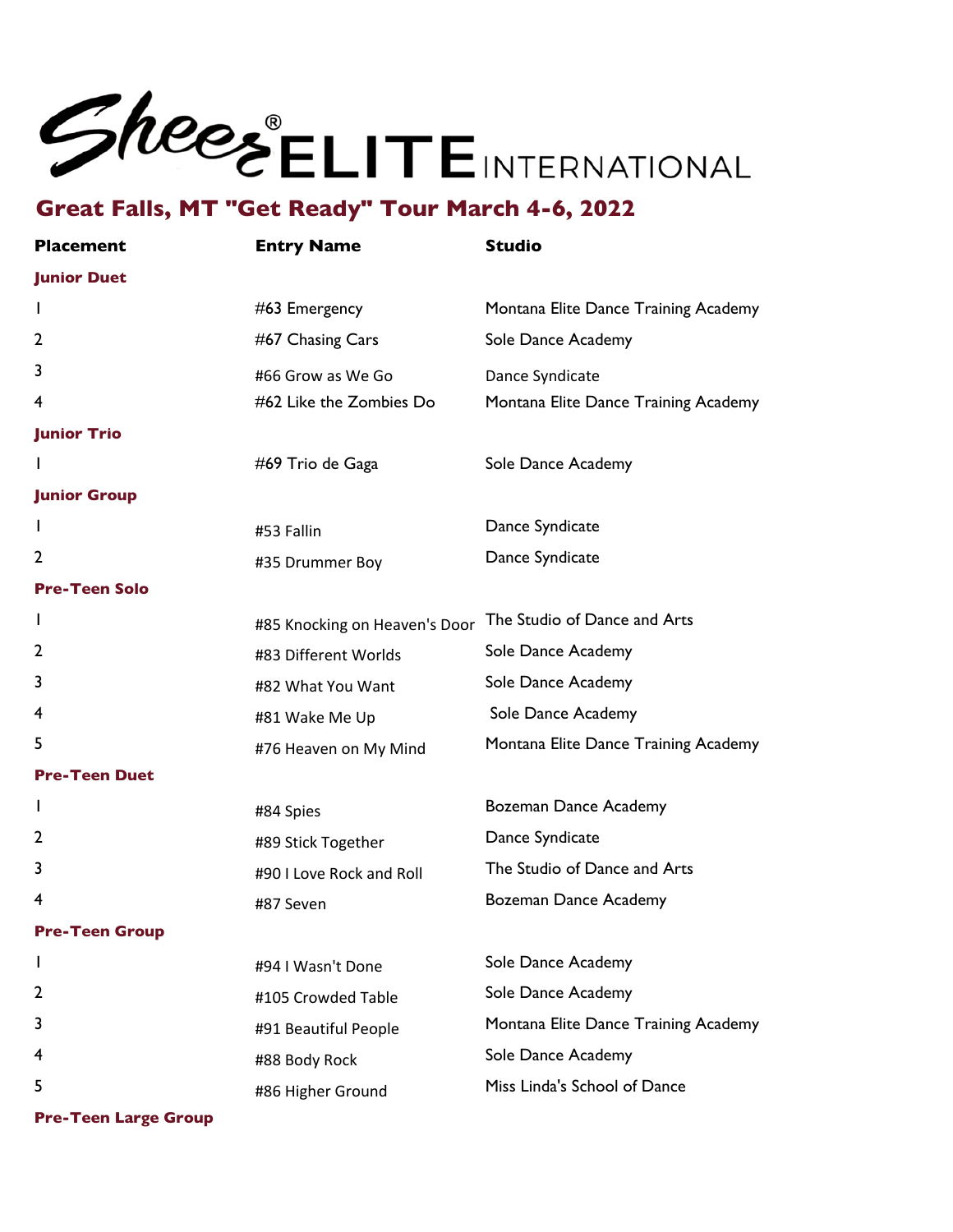

| <b>Placement</b>  | <b>Entry Name</b>                                    | <b>Studio</b>                        |
|-------------------|------------------------------------------------------|--------------------------------------|
| $\mathbf{I}$      | #75 Creeks                                           | Sole Dance Academy                   |
| 2                 | #71 Finesse                                          | Miss Linda's School of Dance         |
| 3                 | #103 Tribe                                           | <b>Bozeman Dance Academy</b>         |
| 4                 | #92 Pop Muzik                                        | Miss Linda's School of Dance         |
| 5                 | #70 Bustin' Out                                      | <b>Bozeman Dance Academy</b>         |
| <b>Teen Solo</b>  |                                                      |                                      |
| L                 | #116 Bird Box                                        | <b>Starbound Dance Center</b>        |
| 2                 | #106 The Captive                                     | Dance Syndicate                      |
| 3                 | #95 Collarbones                                      | <b>Starbound Dance Center</b>        |
| 4                 | #115 Bad Guy                                         | The Studio of Dance and Arts         |
| 5                 | #117   Would                                         | Sole Dance Academy                   |
| <b>Teen Duet</b>  |                                                      |                                      |
| L                 | #124 Keep You Safe                                   | Sole Dance Academy                   |
| 2                 | #133 OMG                                             | Sole Dance Academy                   |
| 3                 | #130 North                                           | Montana Elite Dance Training Academy |
| 4                 | #121 Before Love Came to Kill Us Live 2 Dance Studio |                                      |
| 5                 | #132 Brother                                         | Live 2 Dance Studio                  |
| <b>Teen Trio</b>  |                                                      |                                      |
| L                 | #129 Drip                                            | Miss Linda's School of Dance         |
| 2                 | #127 Hide Away                                       | Dance Syndicate                      |
| 3                 | #123 Bird in a Cage                                  | <b>Bozeman Dance Academy</b>         |
| 4                 | #131 Puttin' on the Ritz                             | Bozeman Dance Academy                |
| 5                 | #125 Wild Wild West                                  | Live 2 Dance Studio                  |
| <b>Teen Group</b> |                                                      |                                      |
| L                 | #138 Think About It                                  | Montana Elite Dance Training Academy |
| 2                 | #139   Have Nothing                                  | Sole Dance Academy                   |
| 3                 | #140 Rich Girl                                       | Live 2 Dance Studio                  |
| 4                 | #137 Old Pine                                        | <b>Bozeman Dance Academy</b>         |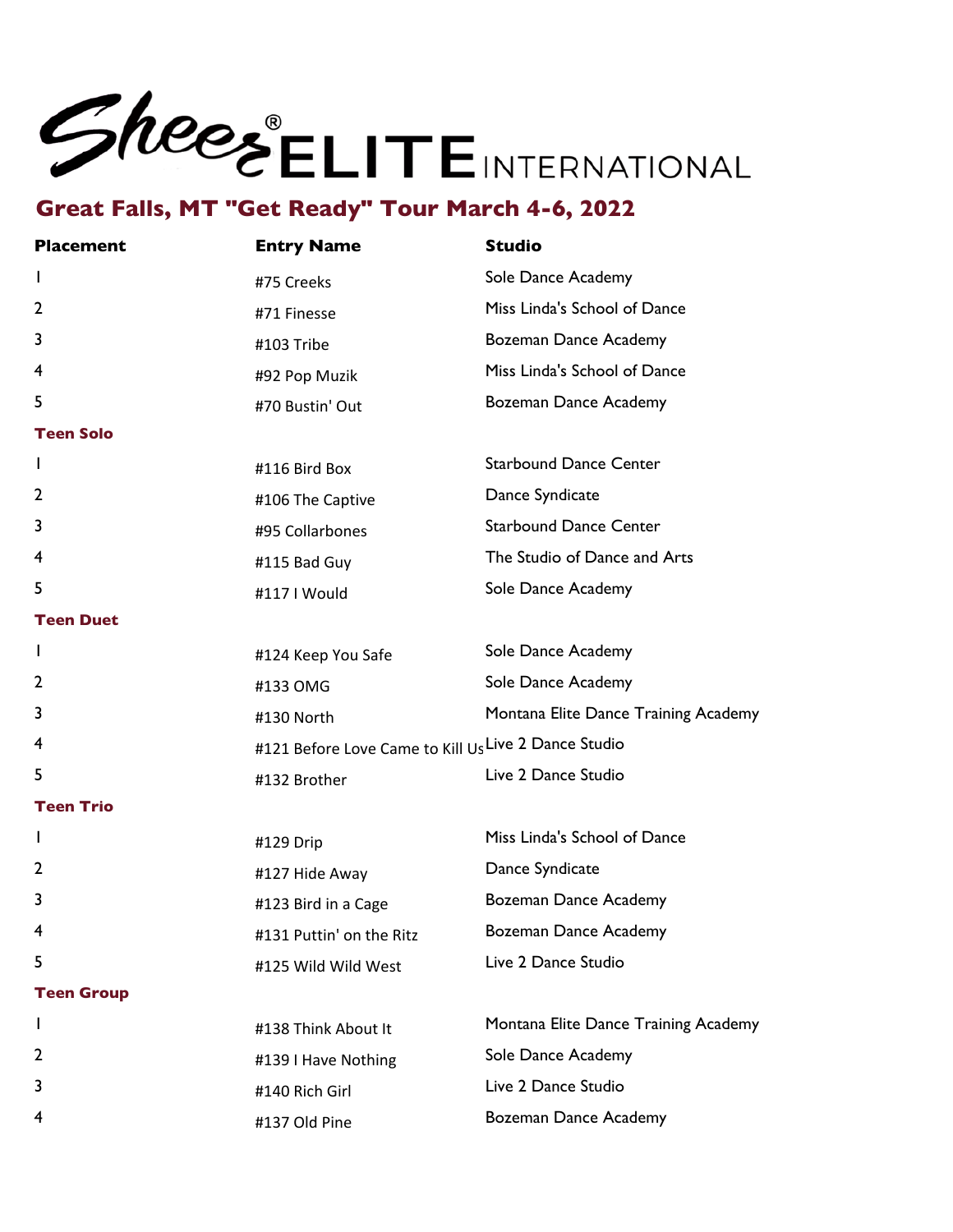

| <b>Placement</b>        | <b>Entry Name</b>                         | <b>Studio</b>                        |
|-------------------------|-------------------------------------------|--------------------------------------|
| 5                       | #136 Puttin' on the Ritz                  | Miss Linda's School of Dance         |
| <b>Teen Large Group</b> |                                           |                                      |
| $\mathbf{I}$            | #144 That Man                             | <b>Bozeman Dance Academy</b>         |
| $\overline{2}$          | #109 Cosmic Love                          | <b>Bozeman Dance Academy</b>         |
| 3                       | #110 Charleston                           | Miss Linda's School of Dance         |
| <b>Senior Solo</b>      |                                           |                                      |
| L                       | #141 Do You Ever See Someone<br>and Think | Dance Syndicate                      |
| $\overline{2}$          | #148 Libertango                           | The Studio of Dance and Arts         |
| 3                       | #161 Sorry                                | Sole Dance Academy                   |
| 4                       | #146 Breeze Box                           | Sole Dance Academy                   |
| 5                       | #157 Wild Love                            | <b>Bozeman Dance Academy</b>         |
| <b>Senior Duet</b>      |                                           |                                      |
|                         | #159 Alexander Hamilton                   | Montana Elite Dance Training Academy |
| $\overline{2}$          | #147 Without You                          | Montana Elite Dance Training Academy |
| 3                       | #163 Getaway Car                          | Live 2 Dance Studio                  |
| 4                       | #160 Copy Cat                             | Live 2 Dance Studio                  |
| 5                       | #152 How You Like That                    | Live 2 Dance Studio                  |
| 12 and Under Production |                                           |                                      |
| L                       | #166 Gaga                                 | Montana Elite Dance Training Academy |
| 2                       | #165 Me Ol' Bamboo                        | Miss Linda's School of Dance         |
|                         | <b>Pro-Am Level</b>                       |                                      |

### **Adult Group**

| <b>Title Winners</b>          |                                                  |                                      |
|-------------------------------|--------------------------------------------------|--------------------------------------|
|                               | #138 Think About It                              | Montana Elite Dance Training Academy |
|                               | <b>Overall Group/Large Group/Line/Production</b> |                                      |
|                               | #116 Bird Box                                    | <b>Starbound Dance Center</b>        |
| <b>Overall Solo/Duet/Trio</b> |                                                  |                                      |
|                               | #164 Avatar                                      | Dance Syndicate                      |

Miss Small Wonder **Raynee Hernandez** Montana Elite Dance Training Academy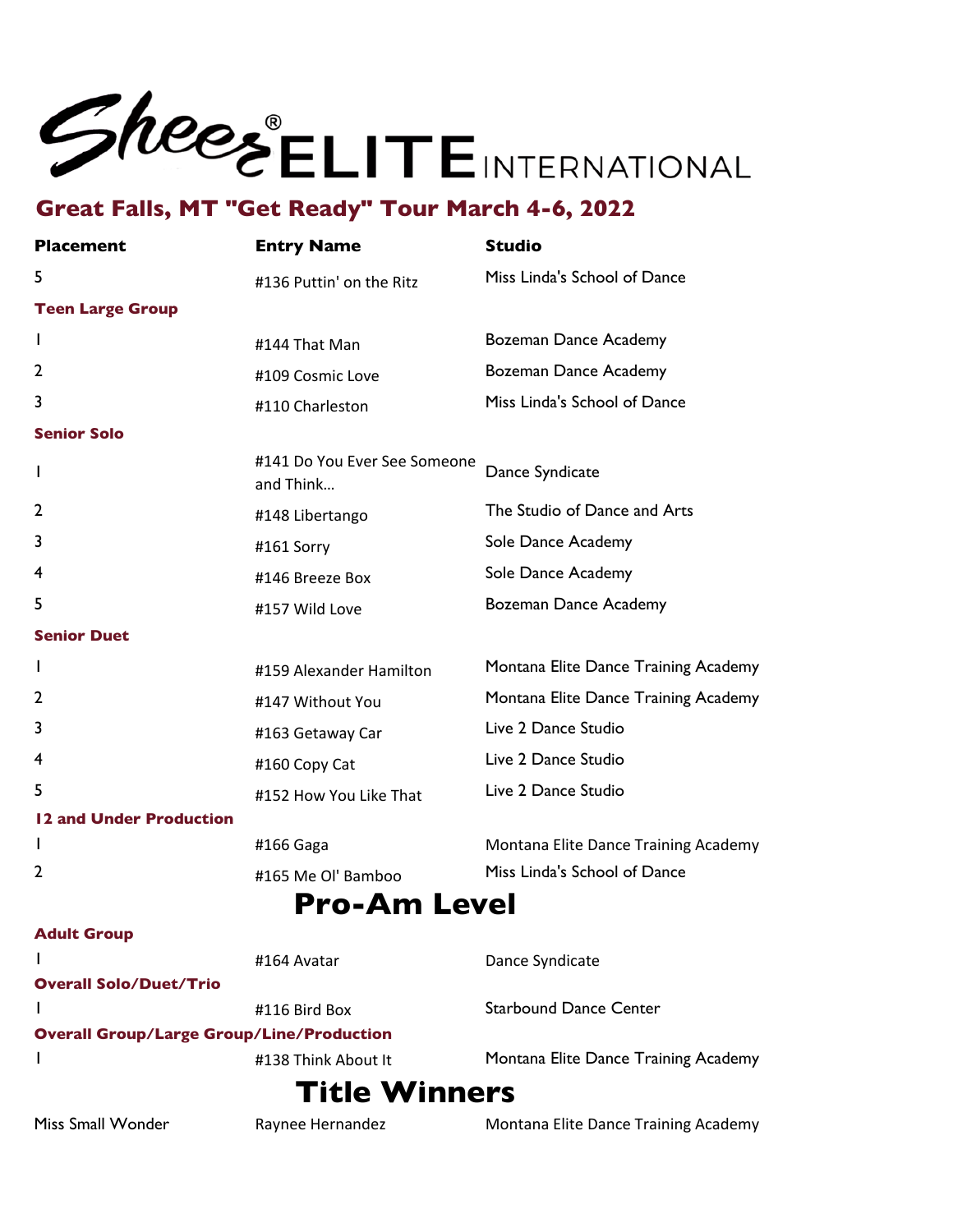

### **Placement Entry Name Studio**

Miss Junior **Nition** Collyns Yurek **Sole Dance Academy** Ist Runner Up **Gabby Anderson** Montana Elite Dance Training Academy Mr. Junior **Mr. Junior** Jayden Pharris **Montana Elite Dance Training Academy** Miss Pre-Teen **Claire Quinn** Claire Quinn Montana Elite Dance Training Academy **1st Runner Up 19 Addison Pringle 19 Addison Pringle** 47 Dance 2nd Runner Up **Sariah Shannon** Montana Elite Dance Training Academy Miss Teen **Starbound** Dance Center Vienna Van Mill Starbound Dance Center Mr. Teen Scott Brunsma Montana Elite Dance Training Academy Miss Senior **Madeline Brunsma** Montana Elite Dance Training Academy Mr. Senior **Edge Communist Chemical** Devin Green **Montana** Elite Dance Training Academy

## **Sheer Artist Award - First Place High Score Solo/Duet/Trio - 2021 Tour or National Convention Scholarship**

| Audri McGregor          | Ciara Flaherty         | Alayna Paye    |
|-------------------------|------------------------|----------------|
| Claire Quinn            | Catherine deGuzman     | Michaela Frye  |
| <b>Collyns Yurek</b>    | Madeline Brunsma       | lain Callender |
| Hannah Lickfold         | Madeline Hall          |                |
| Lucy Schomer            | Madelyn Hart           |                |
| Adianna Laplaunt        | Isabella Petrini       |                |
| <b>Henley Somerfeld</b> | Sophie Wendell         |                |
| Jaxxon Hernandez        | Scott Brunsma          |                |
| Julia Anderson          | Caitlyn Larson         |                |
| Gabby Anderson          | Mason Schmitz          |                |
| Makenzie Deiter         | Olive Stark            |                |
| Emma Schwerin           | Kaitlin Rindall        |                |
| Vienna Van Mill         | <b>Emmerson Milroy</b> |                |
|                         |                        |                |

## **Sheer Competition Voucher - First Place High Score Group/Large Group/Line/Production/Overall**

| Overall Solo/Duo/Trio      | \$200 | <b>Starbound Dance Center</b>        |
|----------------------------|-------|--------------------------------------|
| <b>Small Wonders Group</b> | \$100 | Miss Linda's School of Dance         |
| Junior Group, Adult Group  | \$200 | Dance Syndicate                      |
| Teen Group, 12 and under   | \$450 | Montana Elite Dance Training Academy |
| Production, Overall Group  |       |                                      |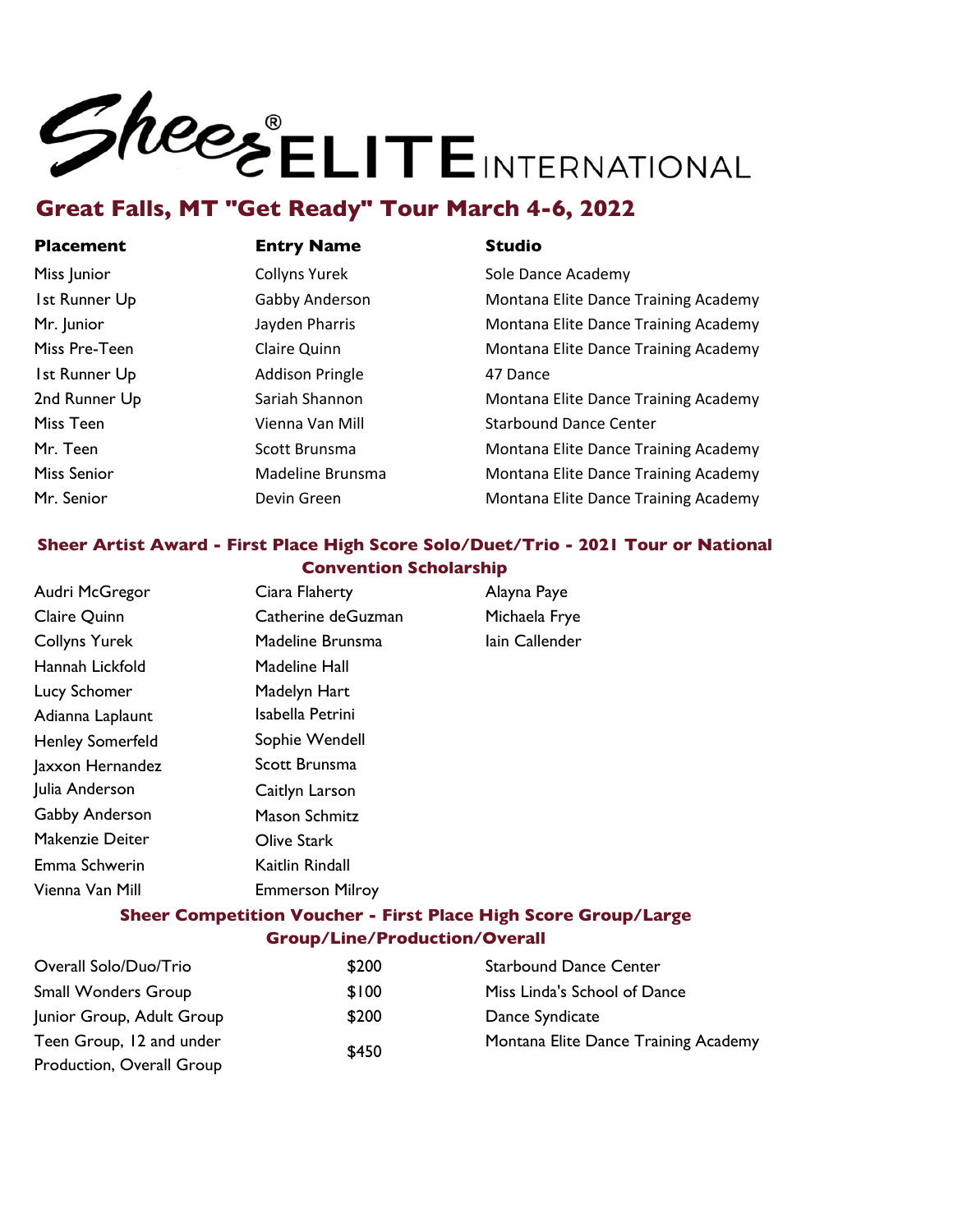

| <b>Placement</b>             | <b>Entry Name</b> | <b>Studio</b>             |
|------------------------------|-------------------|---------------------------|
| Small Wonders Group, Small   |                   | Sole Dance Academy        |
| Wonders Large Group,         | \$475             |                           |
| Preteen Group, Preteen Large |                   |                           |
| Group                        |                   |                           |
| Teen Large Group             | \$125             | Bozeman Dance Academy     |
| PreTeen Group                | \$100             | <b>HCAI Dance Project</b> |

### **Sheer Choreography Award - Outstanding Choreography - 2021 National \$100 Credit**

| #123 Bird in Cage       | Bozeman Dance Academy                |
|-------------------------|--------------------------------------|
| #149 Writer in the Dark | Live 2 Dance Studio                  |
| #64 Spiderman           | Montana Elite Dance Training Academy |
| $\#$ 106 The Captive    | Dance Syndicate                      |
| #17 Triana              | Miss Linda's School of Dance         |
| #133 OMG                | Sole Dance Academy                   |
|                         |                                      |

## **Sheer Excellence Award - Recognition of Faculty in Convention Class - 2021**

**Full National Convention Scholarship**

| Raynee Hernandez     | Kaden Ro              |  |
|----------------------|-----------------------|--|
| <b>Bella Bricher</b> | Sara Olsen            |  |
| Kylie Hirose         | <b>Emerson Milroy</b> |  |
| Jaxxon Hernandez     | Vienna Van Mill       |  |
| Reagan Dannen        | Vaida Storkeon        |  |
| Hadley Pfeibeneger   | Kourtney Ceynar       |  |
| <b>Blaklee Bell</b>  | Harper Humphries      |  |
| Sariah Shannon       |                       |  |

### **Sheer Style Award - Highest Score per Dance Style - 2021 National \$100 Credit**

| #98 Run Run Rudolph                                        | Bozeman Dance Academy                |
|------------------------------------------------------------|--------------------------------------|
| #150 Between Twilight                                      | Bozeman Dance Academy                |
| #106 The Captive                                           | Dance Syndicate                      |
| $#17$ Triana                                               | Miss Linda's School of Dance         |
| $#129$ Drip                                                | Miss Linda's School of Dance         |
| #138 Think About It                                        | Montana Elite Dance Training Academy |
| #141 Do You Ever See                                       |                                      |
| Someone and Think                                          | Dance Syndicate                      |
| $\#$ I 16 Bird Box                                         | <b>Starbound Dance Center</b>        |
| #41 Good at Being Bad                                      | Sole Dance Academy                   |
| #85 Knocking on Heaven's Door The Studio of Dance and Arts |                                      |
|                                                            |                                      |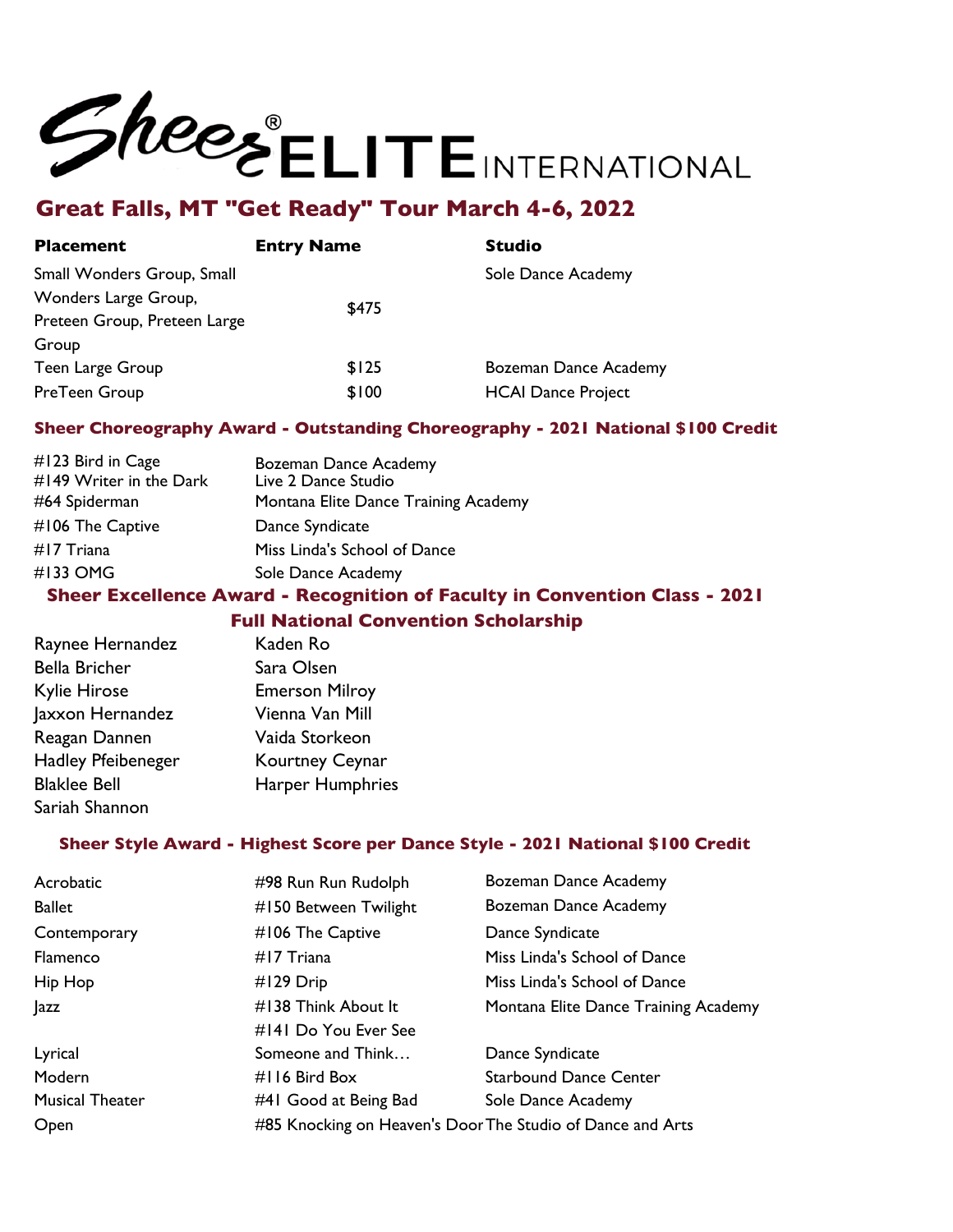

| <b>Placement</b>                                                                   | <b>Entry Name</b>                                   | <b>Studio</b>                |  |  |
|------------------------------------------------------------------------------------|-----------------------------------------------------|------------------------------|--|--|
| Tap                                                                                | #148 Libertango                                     | The Studio of Dance and Arts |  |  |
| Sheer Director Award - Highest Score per Dance Studio - 2021 National \$100 Credit |                                                     |                              |  |  |
| #106 The Captive                                                                   | Dance Syndicate                                     |                              |  |  |
| #157 Wild Love                                                                     | Bozeman Dance Academy                               |                              |  |  |
| #140 Rich Girl<br>#129 Drip                                                        | Live 2 Dance Studio<br>Miss Linda's School of Dance |                              |  |  |
| #138 Think About It                                                                | Montana Elite Dance Training Academy                |                              |  |  |
| #161 Sorry                                                                         | Sole Dance Academy                                  |                              |  |  |
| <b>Orlando Dance Conservatory Summer Intensive Scholarships</b>                    |                                                     |                              |  |  |
| Catherine deGuzman (half)                                                          | Audri McGregor (half)                               |                              |  |  |
| Jazmyn Enriquez (Quarter) Amelia Glover (Quarter)                                  |                                                     | Claire Quinn (Quarter)       |  |  |
| <b>MOVE - Half Intensive Scholarship</b>                                           |                                                     |                              |  |  |
| Madeline Brunsma                                                                   | Devin Green                                         |                              |  |  |
| <b>Wylliams Henry Contemporary Dance Summer Workshop Scholarship</b>               |                                                     |                              |  |  |
| Carolyn Harmon                                                                     |                                                     |                              |  |  |
| <b>UNLV Summer Intensive Scholarship</b>                                           |                                                     |                              |  |  |
| Alexa Squires (Full)                                                               |                                                     |                              |  |  |
| Conway Milroy (Half)                                                               | Heidi Hutchison (Half)                              | Scott Brunsma (Half)         |  |  |

## Angie Oquorsua (Half) Freja Anderson (Half) Chloe Bricker (half) **Congeniality Award**

Miss Linda's School of Dance

## **Vickie Sheer Award - Achievement Above and Beyond Expectations - 2021 National \$50 Credit**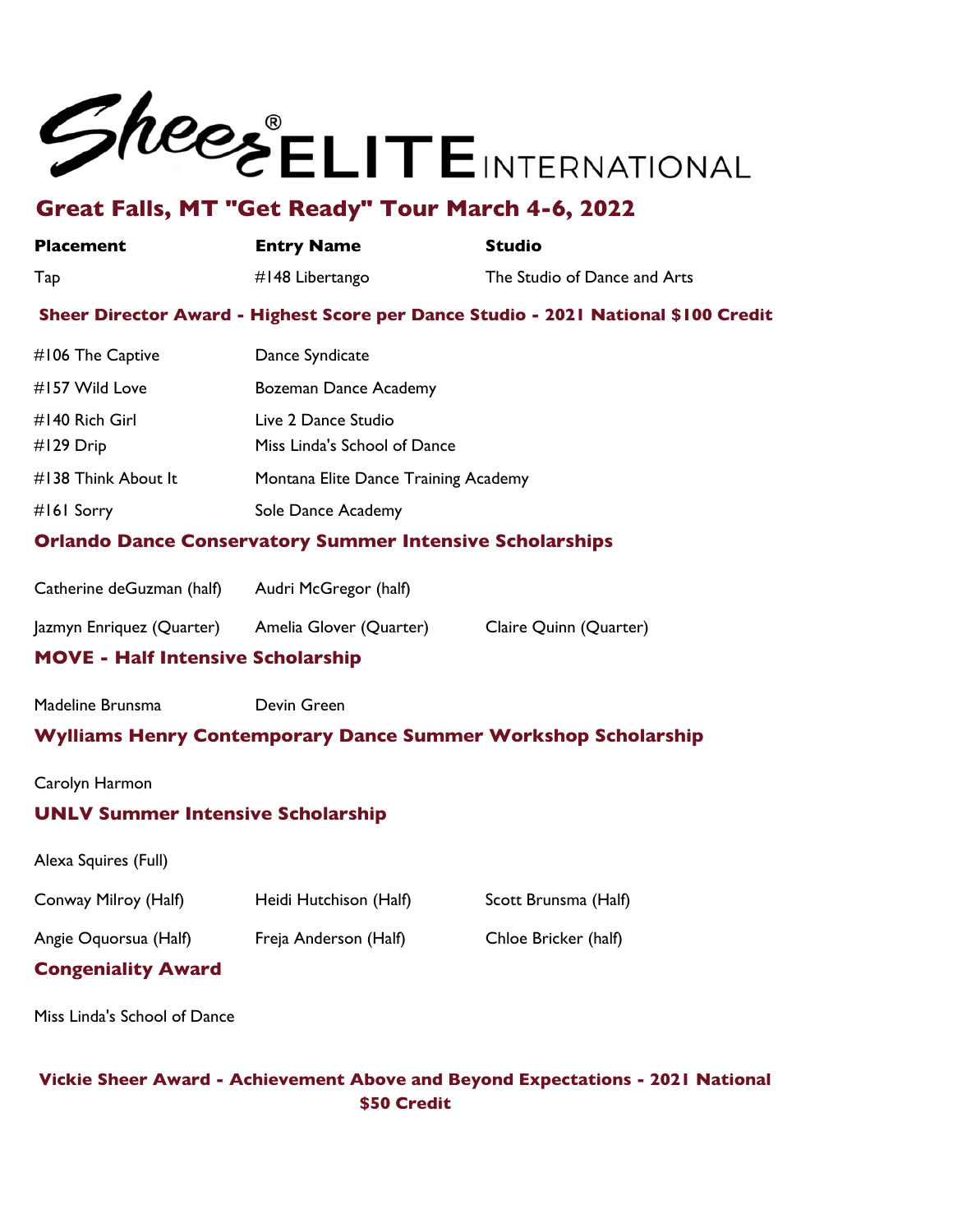

| <b>Entry Name</b>       | <b>Studio</b>                        |
|-------------------------|--------------------------------------|
| Emme O'Brien            | Sole Dance Academy                   |
| Kaden Ro                | Montana Elite Dance Training Academy |
| <b>Emmerson Glennon</b> | Sole Dance Academy                   |
| Julia Kunau             | Dance Syndicate                      |
| Alexa Squires           | The Studio of Dance and Arts         |
| Devin Green             | Montana Elite Dance Training Academy |
|                         |                                      |

## **SPECIAL AWARDS**

|    | 75 Creeks                | Sheer Choreography         |
|----|--------------------------|----------------------------|
|    | 63 Emergency             | <b>Sheer Excellence</b>    |
|    | 57 Stay Awake            | <b>Sheer Presence</b>      |
|    | 127 Hide Away            | <b>Sheer Confidence</b>    |
|    | 33 One Small Thing       | Sheer Joy                  |
| 61 | <b>Yellow Brick Road</b> | <b>Sheer Radiance</b>      |
|    | Hadley Pfiffenberger     | Sheer Vibrancy             |
|    | 83 Different Worlds      | <b>Sheer Beauty</b>        |
|    | 14 You, Me, and the Beat | <b>Sheer Force</b>         |
|    | 39 Get Back Up Again     | <b>Sheer Personality</b>   |
|    | $166$ Gaga               | <b>Sheer Brilliance</b>    |
|    | 155 September            | <b>Sheer Entertainment</b> |
|    | 116 & 95 Vienna Van Mill | <b>Sheer Genius</b>        |
|    | 76 Heaven On My mind     | <b>Sheer Spirit</b>        |
|    | 29 I Want It All         | Sheer Charisma             |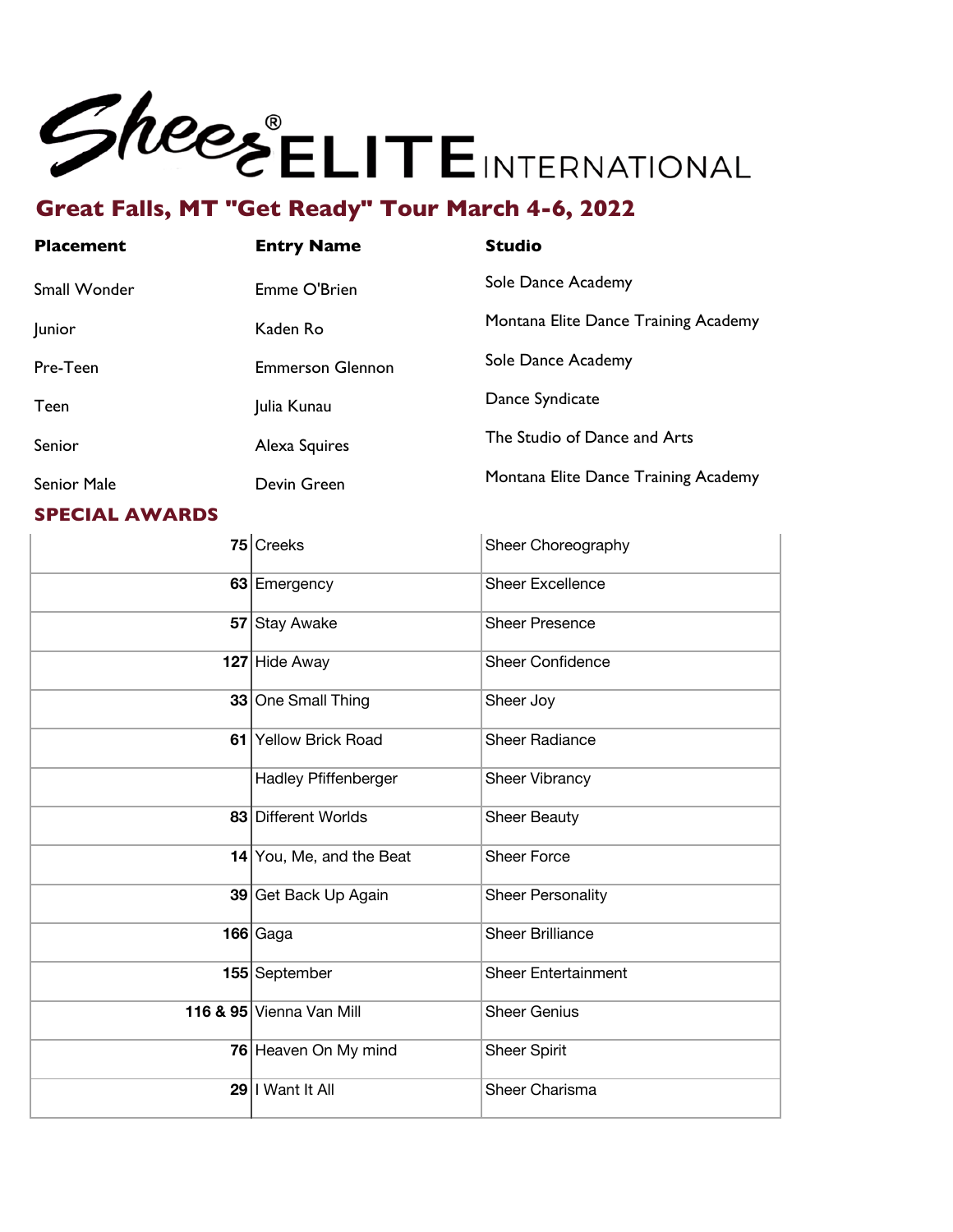

| <b>Entry Name</b> | <b>Studio</b>                                                                                                                                                        |
|-------------------|----------------------------------------------------------------------------------------------------------------------------------------------------------------------|
|                   | Sheer Impressive                                                                                                                                                     |
|                   | Sheer Strength                                                                                                                                                       |
|                   | Sheer Rhythm                                                                                                                                                         |
|                   | <b>Sheer Fabulous</b>                                                                                                                                                |
|                   | Sheer Dazzling                                                                                                                                                       |
| Think             |                                                                                                                                                                      |
|                   | <b>Sheer Smile</b>                                                                                                                                                   |
|                   | $17$ Triana<br>49 Know My Own Strength<br>115Bad Guy<br>148 Libertango<br>20 Ritzy Kids<br><b>141</b> Do You Ever See Someone and Sheer Performance<br>64 Spider Man |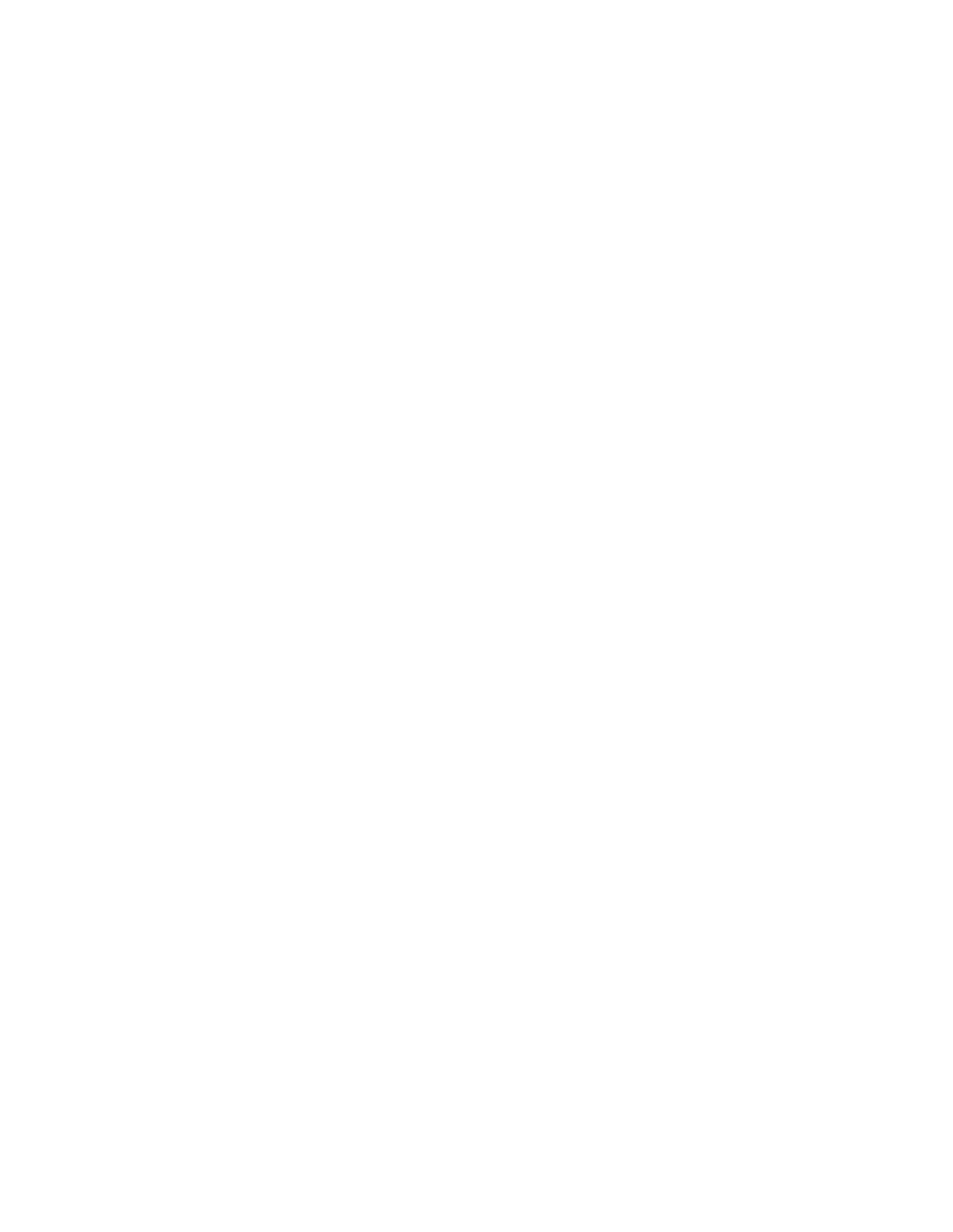